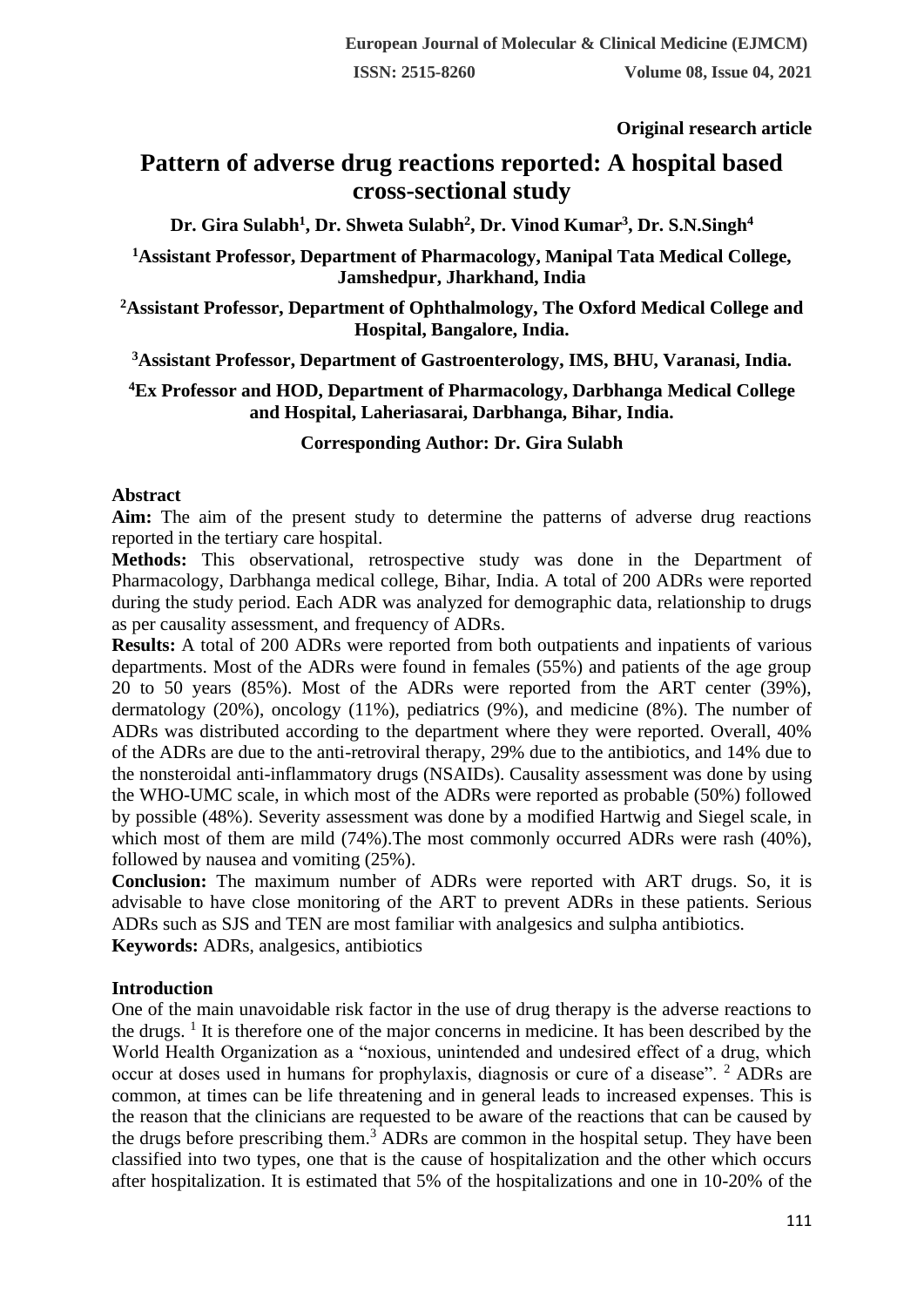**ISSN: 2515-8260 Volume 08, Issue 04, 2021**

hospitalized patients are due to drug reactions.<sup>4</sup> In 1994, it was suggested by Lazarou J et al, that 10000 deaths in US had occurred due to ADRs, although this was considered to be biased and inflated data.<sup>5,6</sup> Consequently a few studies were conducted wherein the data accumulated was small, and thus the documentation of the ADRs was minimal. In India, ADRs are said to occur in 1.8% to 25.1% of the population, with 8% of them leading to hospitalization. About 50% of the commonly used drugs result in adverse reactions, which was not detected prior to approval.<sup>7,8</sup> Pharmacovigilance relates to the activities concerning the detection, assessment, understanding and prevention of these adverse drug reactions.  $\frac{2}{3}$ Although the field of science is developing by leaps and bounds, there is a lot of underreporting of the ADRs that takes place, thus giving a wrong picture. It is important for the clinicians to be aware of the toxicity of the prescribing drugs and be vigilant of the reactions that can occur. Proper information is useful to identify and minimize, if possible, the preventable ADRs, thus ensuring a safe and effective use of the drug.  $4$  Therefore reporting of the adverse reaction, may it be through health care professionals or the patients themselves is of utmost importance to give an accurate estimate of the severity of the drug and also if the ADRs are casual, preventable or severe.

## **Material and Methods**

This observational, retrospective study was done in the Department of Pharmacology, Darbhanga medical college, Bihar, India, after taking the approval of the protocol review committee and institutional ethics committee. The data required for this study were obtained from the ADR Monitoring Centre. A total of 200 ADRs were reported during the study period. Each ADR was analyzed for demographic data, relationship to drugs as per causality assessment, and frequency of ADRs.

#### **Statistical analysis**

Microsoft Excel 2019 and SPPS Version 22 were used for data analysis. The causality was done by using the WHO-UMC system, and the severity assessment was done by using the modified Hartwig and Siegel scale. The ADRs were represented as department and pharmacological class wise frequency. The types of reactions due to ADRs and serious ADRs were also analyzed.

## **Results**

A total of 200 ADRs were reported from both outpatients and inpatients of various departments. Most of the ADRs were found in females (55%) and patients of the age group 20 to 50 years (85%) [Table 1]. Most of the ADRs were reported from the ART center (39%), dermatology (20%), oncology (11%), pediatrics (9%), and medicine (8%). The number of ADRs was distributed according to the department where they were reported (table 2). Overall, 40% of the ADRs are due to the anti-retroviral therapy, 29% due to the antibiotics, and 14% due to the nonsteroidal anti-inflammatory drugs (NSAIDs) (table 3). Causality assessment was done by using the WHO-UMC scale,9 in which most of the ADRs were reported as probable (50%) followed by possible (48%) [Table 4]. Severity assessment was done by a modified Hartwig and Siegel scale, in which most of them are mild (74%) [Table 4]. The most commonly occurred ADRs were rash (40%), followed by nausea and vomiting (25%) [Table 5]. Some of the severe ADRs reported were Stevens-Johnson syndrome/ toxic epidermal necrolysis, acute kidney injury, acute psychosis, and febrile neutropenia. Drugs that caused severe ADRs are Zidovudine (ART), Sulfadiazine, sulfamethoxazole (sulphonamide-antibiotics), and Diclofenac sodium (NSAIDs).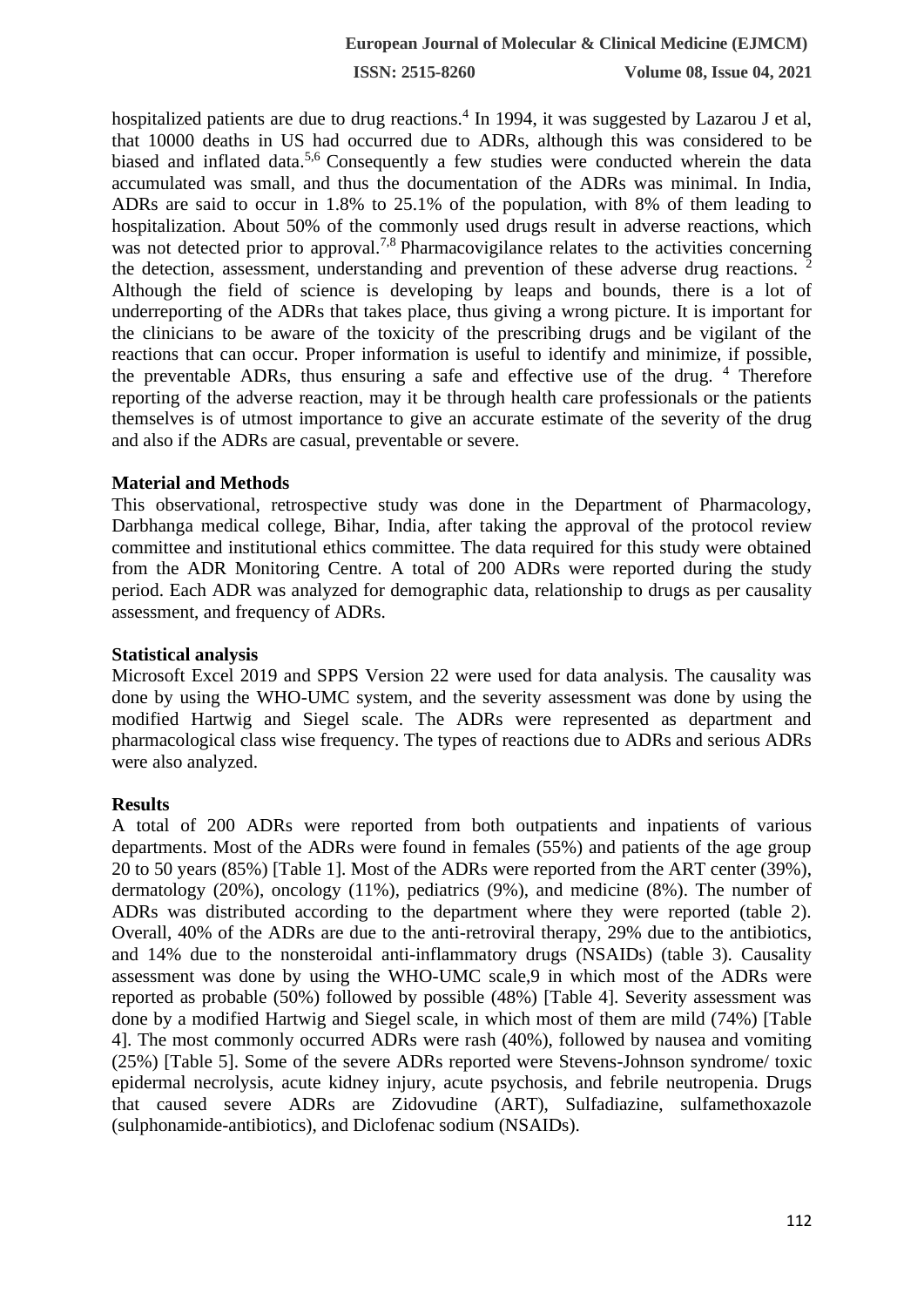**No. of ADRs (n = 200)** Age in years Below 20  $20(10\%)$ 20-50 170 (85%) Above 50 10 (5%) **Gender** Male  $90 (45\%)$ Female 110 (55%)

#### **Table 1: Distribution of ADRs according to age and genderamong the study population**

#### **Table 2: ADRs** distribution reported in various departments  $(n = 200)$

| Parameter         | Number of patients | Percentage |
|-------------------|--------------------|------------|
| <b>ART</b> Centre | 78                 | 39         |
| Dermatology       | 40                 | 20         |
| Oncology          | 22                 | 11         |
| Paediatrics       | 18                 | 9          |
| Medicine          | 16                 | 8          |
| Psychiatry        | 12                 | 6          |
| Pulmonology       | 10                 |            |
| Gynaecology       | $\overline{2}$     |            |
| Surgery           | $\overline{2}$     |            |

|  | Table 3: ADRs distribution based on pharmacological class $(n = 200)$ |  |  |
|--|-----------------------------------------------------------------------|--|--|
|--|-----------------------------------------------------------------------|--|--|

| <b>Drugs</b>            | <b>Number</b>  | Percentage |
|-------------------------|----------------|------------|
| <b>ART Drugs</b>        | 80             | 40         |
| Antibiotics             | 58             | 29         |
| <b>NSAIDs</b>           | 28             | 14         |
| CNS drugs               | 16             | 8          |
| Anti tuberculosis drug  | 10             |            |
| Anti cancer drug        | 4              | 2          |
| Oral hypoglycemics      | $\overline{2}$ |            |
| Anti hypertensive drugs | $\overline{2}$ |            |

#### **Table 4: Distribution of ADRs based on causality and severityassessment (n = 200)**

| <b>Causality Assessment by WHO-UMC Scale</b>             | Number (percentage) |
|----------------------------------------------------------|---------------------|
| Certain                                                  | $2(1\%)$            |
| Probable                                                 | $100(50\%)$         |
| Possible                                                 | 96 (48%)            |
| Unlikely                                                 | $2(1\%)$            |
| Severity assessment by modified Hartwig and siegle scale |                     |
| Mild                                                     | 148 (74%)           |
| Moderate                                                 | 46(23%)             |
| Severe                                                   | 6(3%)               |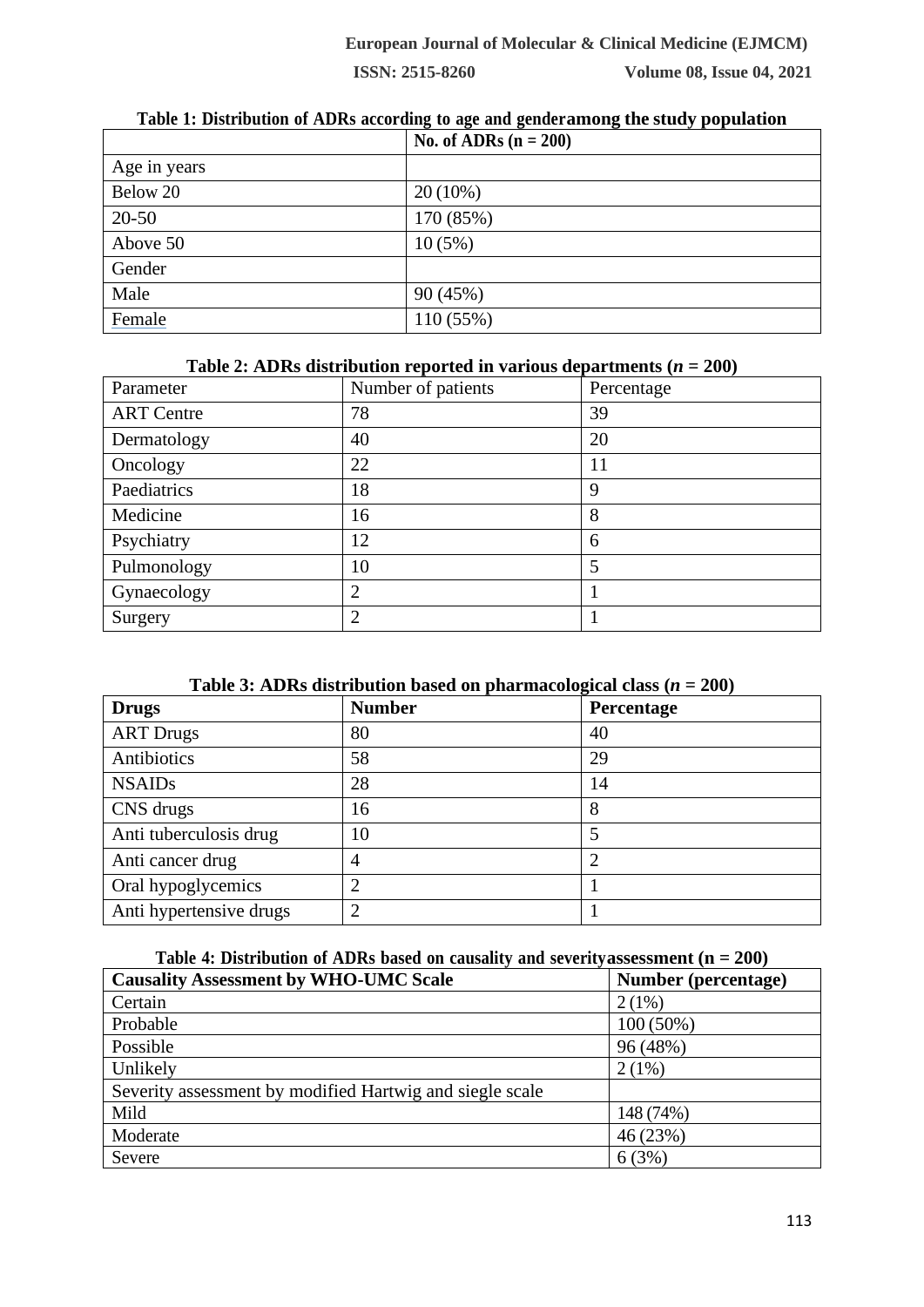**ISSN: 2515-8260 Volume 08, Issue 04, 2021**

| <b>Type of reactions due to ADR</b>                    | <b>Number</b><br>(percentage) |
|--------------------------------------------------------|-------------------------------|
| Rush                                                   | 80(40)                        |
| Nausea and vomiting                                    | 50(25%)                       |
| Headache                                               | 24(12%)                       |
| <b>Dizziness</b>                                       | $12(6\%)$                     |
| Diarrhea                                               | 8(4%)                         |
| Abdominal pain                                         | 4(2%)                         |
| Constipation                                           | $4(2\%)$                      |
| Insomnia                                               | $2(1\%)$                      |
| <b>Severe ADRsreported</b>                             | 14                            |
| Stevens-Johnson Syndrome or Toxic Epidermal Necrolysis | 9(64.29)                      |
| Acute Kidney Injury                                    | 2(14.29%)                     |
| <b>Acute Psychosis</b>                                 | 2(14.29%)                     |
| Febrile Neutropenia                                    | $1(7.14\%)$                   |

**Table 5: Distribution of ADRs based on types of reactions andseverity**

## **Discussion**

India is said to be the second highest market for the sale of prescription drugs in the world, yet only about 2% of the adverse drug reactions are reported. The main cause for this low figure is the underreporting of the ADRs. Thus, it is imperative that more of the ADRs are reported so that the correct picture is attained and we get the real picture of the scenario. This study was conducted to ascertain the number of ADRs in our institute.

The ADRs are one of the most common causes for low adherence to treatment, and evaluation of ADRs may help clinicians to optimize the drug regimens. The demographic details of our study showed female gender predominance over males regarding ADRs, which was similar to the results of other studies conducted by Kumar<sup>10</sup> and Sutradhar et al.<sup>11</sup> Several other studies have found that ADRs are more common in males than in females. So, the influence of gender is purely incidental only and has no influence on the number of ADRs reported.

The most frequently implicated group of medicines in the ADRs were ART drugs, which is similar to a study by Behera et al.<sup>12</sup> The second and third most ADRs are due to the antimicrobial drugs and NSAIDs, which were similar to a study by Sutradhar et al.<sup>11</sup> The organ system most affected by ADRs in this study was the skin (rash, 40%), which was similar to many studies. Causality assessment showed that most of the ADRs were probable (50%); similar results were found in the study by Kumar<sup>10</sup> and Raja et al.<sup>13</sup>

Overall, 48% of the ADRs were reported under "possible" in causality assessment, and multiple drugs that were prescribed at the same time are the reason behind it. The most common and severe forms are SJS/TEN, and they are reported to the WHO-UMC through VIGIFLOW.14 Most of the ADRs were mild and probably required minimum medical intervention for management. This is similar to another study by Arulmani et al.<sup>15</sup> There are various probable reasons identified for underreporting the ADRs, such as lack of knowledge of physicians, time constraint, non accessibility of ADR (CDSCO) reporting forms, lack of incentives, etc. In our interaction with clinicians, similar reasons for underreporting were found.